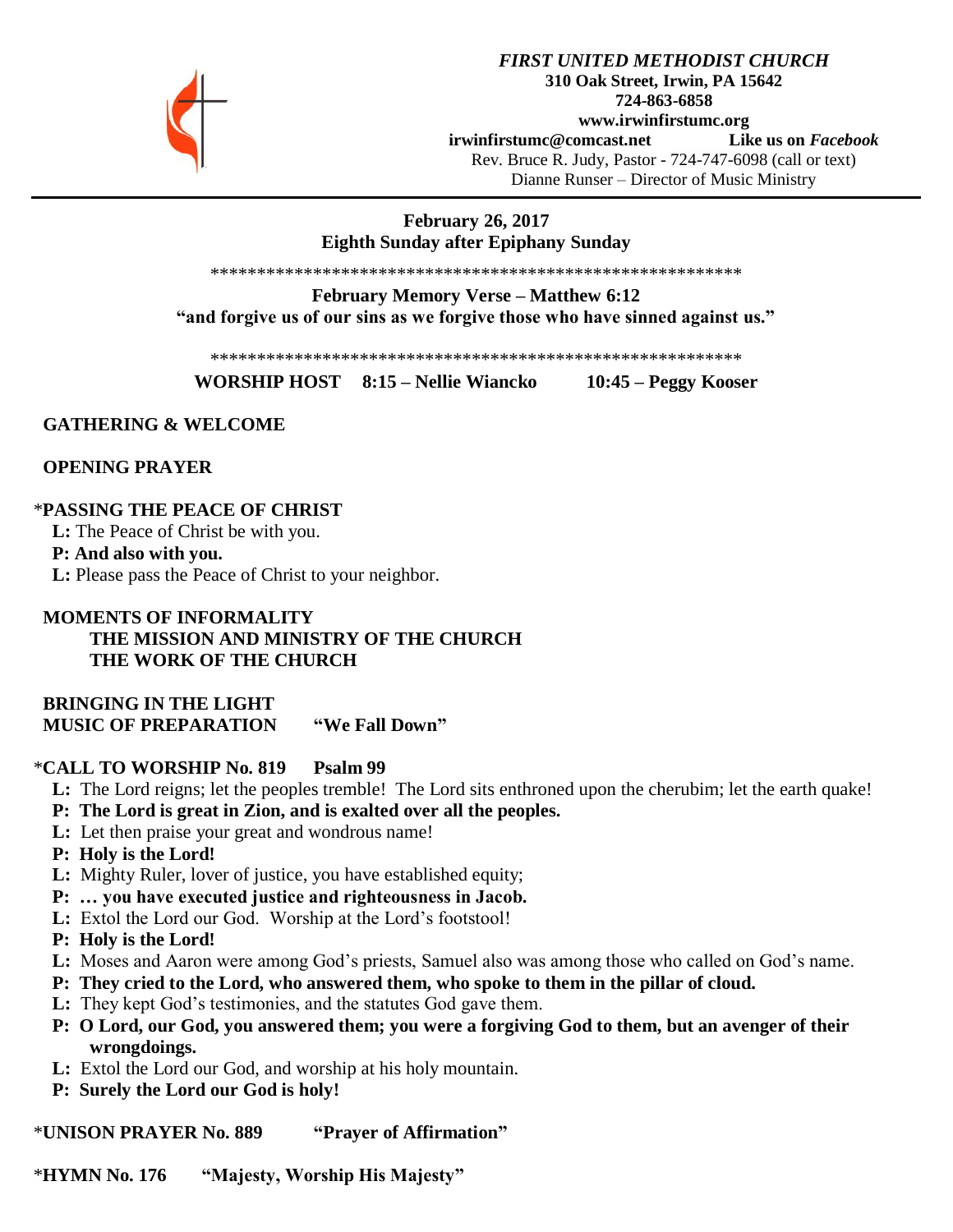# **DEDICATION OF PRAYER SHAWLS DEDICATION HYMN No. 143 "On Eagles Wings"**

## **CHILDREN'S MOMENTS No. 2233 "This Is Where Children Belong"**

*(Our Children's Collection this morning will be used for Race for Grace. Please see the announcement for more details.)*

 **ANTHEM 10:45 "In the Light of the Lord"**

 **WORD OF GOD 2 Peter 1:16-21**

### **PRESENTATION OF GOD'S TITHES AND OUR OFFERINGS OFFERTORY "Morning Star"**

#### **\*DOXOLOGY No. 87, v.4**

These gifts we now bring, these presents, these tokens, These words can convey it, the joy of this day! When grateful we come, remembering, rejoicing, This song we now offer in honor and praise!

### \***PRAYER OF DEDICATION AND THANKS**

\***HYMN No. 349 "Turn Your Eyes Upon Jesus"**

#### **JOYS AND CONCERNS**

**For our joys we say: "Praise the Lord." For our concerns we say: "Lord, hear our prayers."**

### **PRAYER & THE LORD'S PRAYER**

 **Our Father who art in heaven, hallowed be thy name, thy kingdom come, thy will be done on earth as it is in heaven. Give us this day our daily bread; and forgive us our trespasses as we forgive those who trespass against us. And lead us not into temptation, but deliver us from evil, for thine is the kingdom, and the power and the glory forever. AMEN**

 **SERMON SCRIPTURE Matthew 17:1-9**

 **SERMON "Jesus Transfigures Us"**

\***HYMN No. 2272 "We Are Standing on Holy Ground"**

## \***BENEDICTION**

\***MUSIC OF PARTING "Spanish Trumpet Joy"**

*The service is under the control of the Holy Spirit. The altar rail is always open.*

\***Those who are able, please stand**.

\*\*\*\*\*\*\*\*\*\*\*\*\*\*\*\*\*\*\*\*\*\*\*\*\*\*\*\*\*\*\*\*\*\*\*\*\*\*\*\*\*\*\*\*\*\*\*\*\*\*\*\*\*\*\*\*\*

**ATTENDANCE LAST WEEK Saturday: 20 Sunday: 8:15 - 74 10:45 - 87**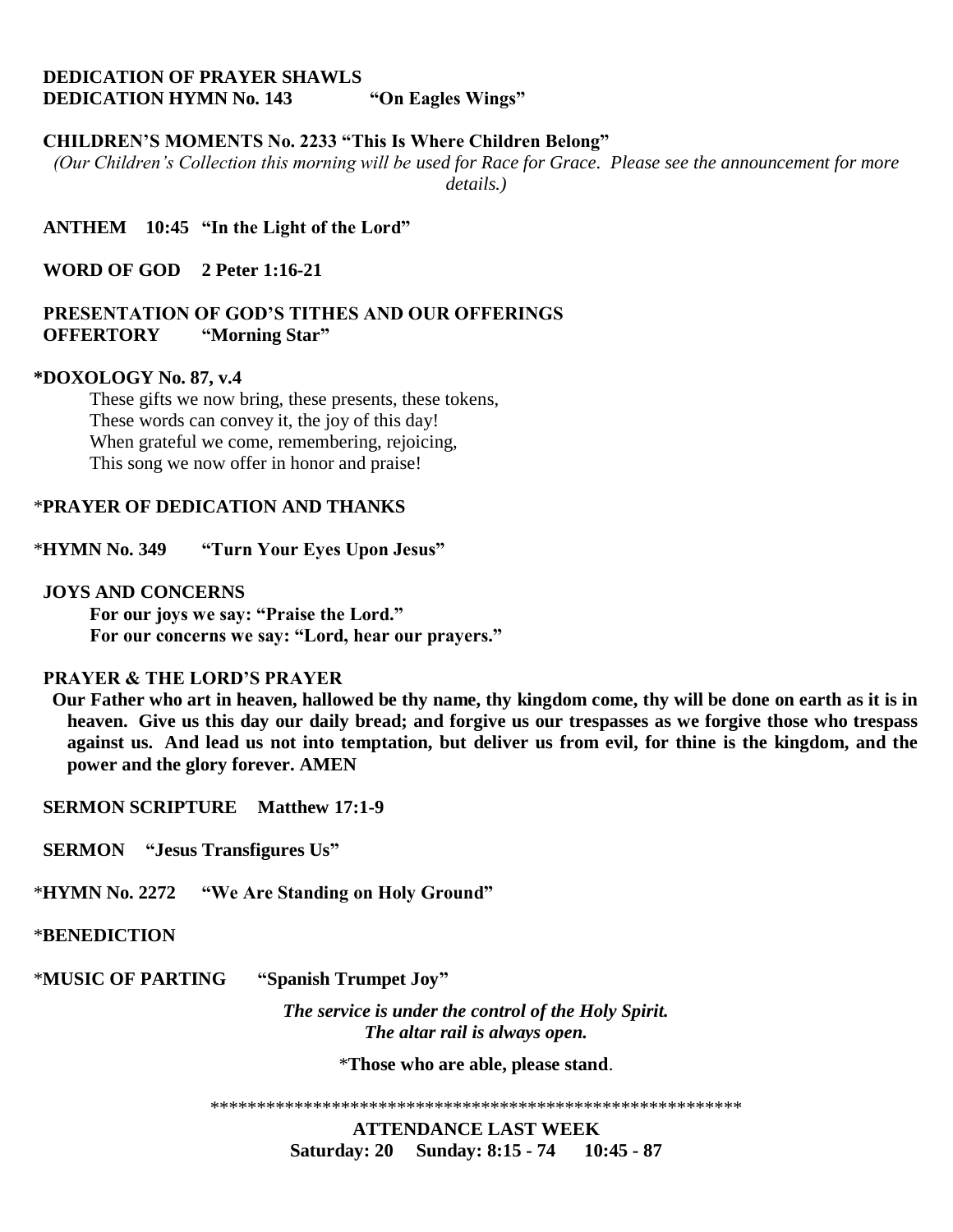# **SERVING YOU TODAY**

**GREETERS:** 8:15 - Mike, Anne, Philip & Charlie Osborn

10:45 – Tim & Laurie Saporito

**USHERS TEAMS:** 8:15 – Virginia Ives 10:45 – Joel Frye/Bill Hawley

**SOUND TEAM:** 8:15 – Fritz Runser 10:45 - Penny Brant, Josh Burger

**NURSERY:** Our Nursery (birth through age 5) is open during the worship services. The attendents today are Stephanie Blissman & Sara Hawley. In the event that no attendents are present, parents are still welcome to use the nursery however they must stay with their children.

**ALTAR FLOWERS:** The altar flowers today are presented:

- in memory of Marion and Dick Fetter from Chuck and Toni Fetter.

- in memory of William Swope & in honor of Jean Swope from Lori Swope

\*\*\*\*\*\*\*\*\*\*\*\*\*\*\*\*\*\*\*\*\*\*\*\*\*\*\*\*\*\*\*\*\*\*\*\*\*\*\*\*\*\*\*\*\*\*\*\*\*\*\*\*\*\*\*\*\*

**MEMBERSHIP CLASSES:** Membership classes for those wishing to join our church, and those who would like a refresher course about the United Methodist Church, will take place during the Sunday School hour from Sunday, February  $19<sup>th</sup>$  through Sunday, March  $26<sup>th</sup>$ . The Confirmation class will be joining the Membership class for these sessions. Pastor Bruce will also be leading these sessions.

\*\*\*\*\*\*\*\*\*\*\*\*\*\*\*\*\*\*\*\*\*\*\*\*\*\*\*\*\*\*\*\*\*\*\*\*\*\*\*\*\*\*\*\*\*\*\*\*\*\*\*\*\*\*\*\*\*

# **THIS WEEK AT OUR CHURCH**

### **Office - 8:00 AM – 1:00 PM Monday thru Thursday; 8:00 AM – Noon on Friday Pastor Bruce – 10:00 AM – 1:00 PM Tuesday, Wednesday & Thursday**

724-747-6098 (call or text) or email at [preacherptl@gmail.com](mailto:preacherptl@gmail.com)

*Please feel free to contact Pastor Bruce if you are in need of a pastoral visit.*

**Today, Sunday, February 26 Prayer Shawl Dedication**

 8:00 Prayer 8:15 Worship Service 9:30 Sunday School 9:30 Confirmation Class 9:30 Membership Class 10:45 Worship Service 12:15 SonShiners 6:00 Talent Show

# **Monday, February 27**

 6:30 Grief Support 7:00 Dartball - A

# **Tuesday, February 28**

 5:30 NA 6:15 TOPS

### **Wednesday, March 1 Ash Wednesday/First day of Lent**

11:30 Mid Week Lenten Service (First United Church of Christ, Main Street) 7:00 Ash Wednesday Service

**Thursday, March 2** 5:00 Irwin Rotary Chili Cook-off 6:15 C Bells 6:30 NA 7:15 Choir

# **Saturday, March 4**

 Gym in use all day 6:00 Alternative Worship Service 7:00 Christian Singles

# **Next Sunday, March 5**

# **Communion**

 8:00 Prayer 8:15 Worship Service 9:30 Sunday School 9:30 Confirmation Class 9:30 Membership Class 10:45 Worship Service 9:30 Limited soups available for take out 12:15 SonShiners 12:30 Soup Luncheon

# **Upcoming Dates To Remember**

March  $1 -$  Ash Wednesday – Lent begins

- March 2 Irwin Rotary Chili Cook-off
- March 5 Soup Luncheon
- March 8 Women's Book Study (new session begins)

## \*\*\*\*\*\*\*\*\*\*\*\*\*\*\*\*\*\*\*\*\*\*\*\*\*\*\*\*\*\*\*\*\*\*\*\*\*\*\*\*\*\*\*\*\*\*\*\*\*\*\*\*\*\*\*\*\*

**TALENT SHOW:** Yippee! We are going to have a talent show this evening at 6:00 PM in the Sanctuary. It's not too late to share a talent with us. Let's have fun and laugh together. Invite your neighbors to come, too. After the Talent Show please join us for refreshments.

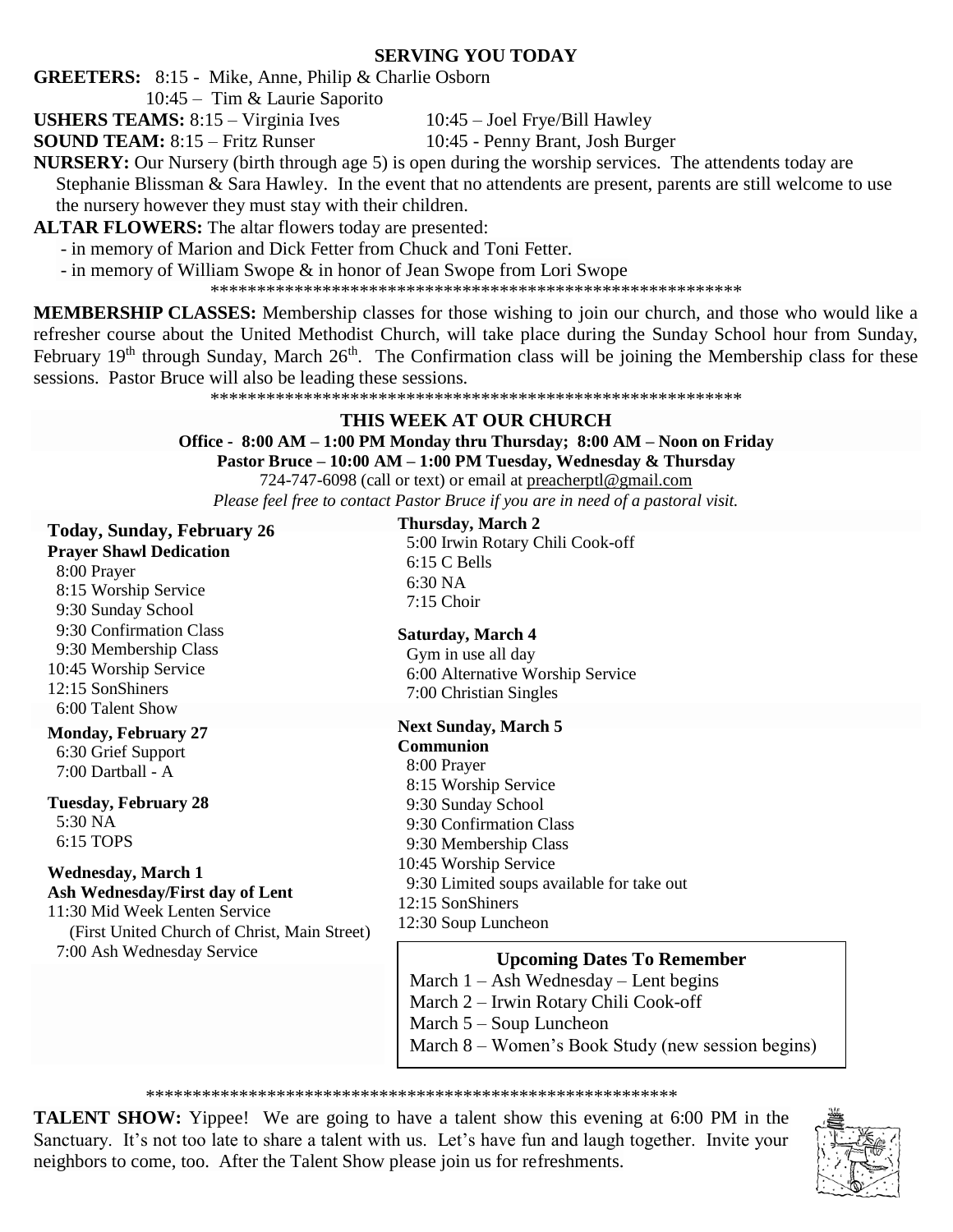### **ANNOUNCEMENTS** \*\*\*\*\*\*\*\*\*\*\*\*\*\*\*\*\*\*\*\*\*\*\*\*\*\*\*\*\*\*\*\*\*\*\*\*\*\*\*\*\*\*\*\*\*\*\*\*\*\*\*\*\*\*\*\*\*

**CHILDREN'S COLLECTIONS:** The Children's Collection for the next two Sundays will be given to "Race for Grace." 10th Annual *Race for Grace 5k Run & 1 Mile Walk* will be held Saturday, April 8, 2017 from 7:00 AM until 1:00 PM at the Norwin High School. Go to [www.reflectionsofgrace.org](http://www.reflectionsofgrace.org/) for more information on the race or to read Grace's story.

#### Gideons: 2/19- \$116.50

#### \*\*\*\*\*\*\*\*\*\*\*\*\*\*\*\*\*\*\*\*\*\*\*\*\*\*\*\*\*\*\*\*\*\*\*\*\*\*\*\*\*\*\*\*\*\*\*\*\*\*\*\*\*\*\*\*\*

**"HEARTS TO GOD, HANDS TO WORK MINISTRY":** Today Pastor Judy will be dedicating prayer shawls, quilts, scarves, afghans, baby hats & blankets and/or pocket prayer shawls for the 3 services! If you know of someone who is in need of God's Loving Comfort, please take an item to them.

Many thanks for the hands & hearts who have created these items and to those who will be delivering them. Please direct any questions to: Burnetta Green, Kate Schlandler, or Cindi Painter. \*\*\*\*\*\*\*\*\*\*\*\*\*\*\*\*\*\*\*\*\*\*\*\*\*\*\*\*\*\*\*\*\*\*\*\*\*\*\*\*\*\*\*\*\*\*\*\*\*\*\*\*\*\*\*\*\*





Join us on Sunday March 5<sup>th</sup> after the second service for a soup and sandwich luncheon. Not only will you sample some great soups, you will get to enjoy some fellowship with other church members. We will have limited soups available after the first service for take-out. Take-out soup will be sold for \$4 per container. If you would like a sandwich to go with your soup, the cost will be \$5. Soup makers – look for the sign-up poster in the Narthex. We can't do it without your great soups!

\*\*\*\*\*\*\*\*\*\*\*\*\*\*\*\*\*\*\*\*\*\*\*\*\*\*\*\*\*\*\*\*\*\*\*\*\*\*\*\*\*\*\*\*\*\*\*\*\*\*\*\*\*\*\*\*\*

**A CALL FOR PRAYER WARRIORS!** Pastor Bruce is organizing an *Army of Prayer Warriors.* His challenge is to enlist members of our congregation to commit to the daily task of praying for a particular list of people from our church family. You will be given a "Prayer Warrior's Prayer Assignment Book" with guidelines for this program. Every 6 months you will receive a new list of prayer concerns and booklet. If you are interested in becoming one of FUMC's Prayer Warriors please see Pastor Bruce. He will give you more information on the program.

\*\*\*\*\*\*\*\*\*\*\*\*\*\*\*\*\*\*\*\*\*\*\*\*\*\*\*\*\*\*\*\*\*\*\*\*\*\*\*\*\*\*\*\*\*\*\*\*\*\*\*\*\*\*

**UPPER ROOM:** The March/April issue of the Upper Room is now available in the narthex. Holy Week devotions are in this issue. This small devotional helps us gain a deeper spiritual experience. Pick one up today. \*\*\*\*\*\*\*\*\*\*\*\*\*\*\*\*\*\*\*\*\*\*\*\*\*\*\*\*\*\*\*\*\*\*\*\*\*\*\*\*\*\*\*\*\*\*\*\*\*\*\*\*\*\*

**WORK TRIP ADULT MEMBERS NEEDING CLEARANCES:** All adults or youth 18 years old and will be out of high school this year who want to go on the work trip need to have a child abuse clearance and a criminal record check. Forms are in the office on the desk or they can be obtained on line.

Act 34 - PA criminal clearance- [https://epatch.state.pa.us](https://epatch.state.pa.us/)

Requester: First United Methodist Church 310 Oak Street Irwin, PA 15642-3558 724-863-6858 Check church

 Act 151 - PA child abuse clearance - <https://www.compass.state.pa.us/CWIS> Check volunteer

\*\*\*\*\*\*\*\*\*\*\*\*\*\*\*\*\*\*\*\*\*\*\*\*\*\*\*

**WORK TRIP TEAM MEMBERS - LAY GRANT SCHOLARSHIP APPLICATIONS:** I do not know if monies are available from the conference for financial assistance in attending the work trip this year. All we can do is apply and see if there is some funding. Some years there has been money and other years there has not. I would like families with multiple people attending, youth, and any other individuals needing assistance in attending to consider filling out an application. Never should anyone not attend the work trip because of money. Our church family has been very generous in supporting our members and many have sponsored someone in the past.

The applications are on the desk in the church office. It will only take a few minutes to fill out the form. Place the completed form in our mail slot (second row, second from left). DO NOT HAVE THE FORM SIGNED BY PASTOR BRUCE - I will give him all the forms at one time. I would like the completed forms back to me by Easter, April 16th. I need to have them to conference that week to be considered for June.

Any questions - Pat Osterman email: [namretsojp@gmail.com](javascript:window.top.ZmObjectManager.__doClickObject(document.getElementById(%22OBJ_PREFIX_DWT2698_com_zimbra_email%22));)